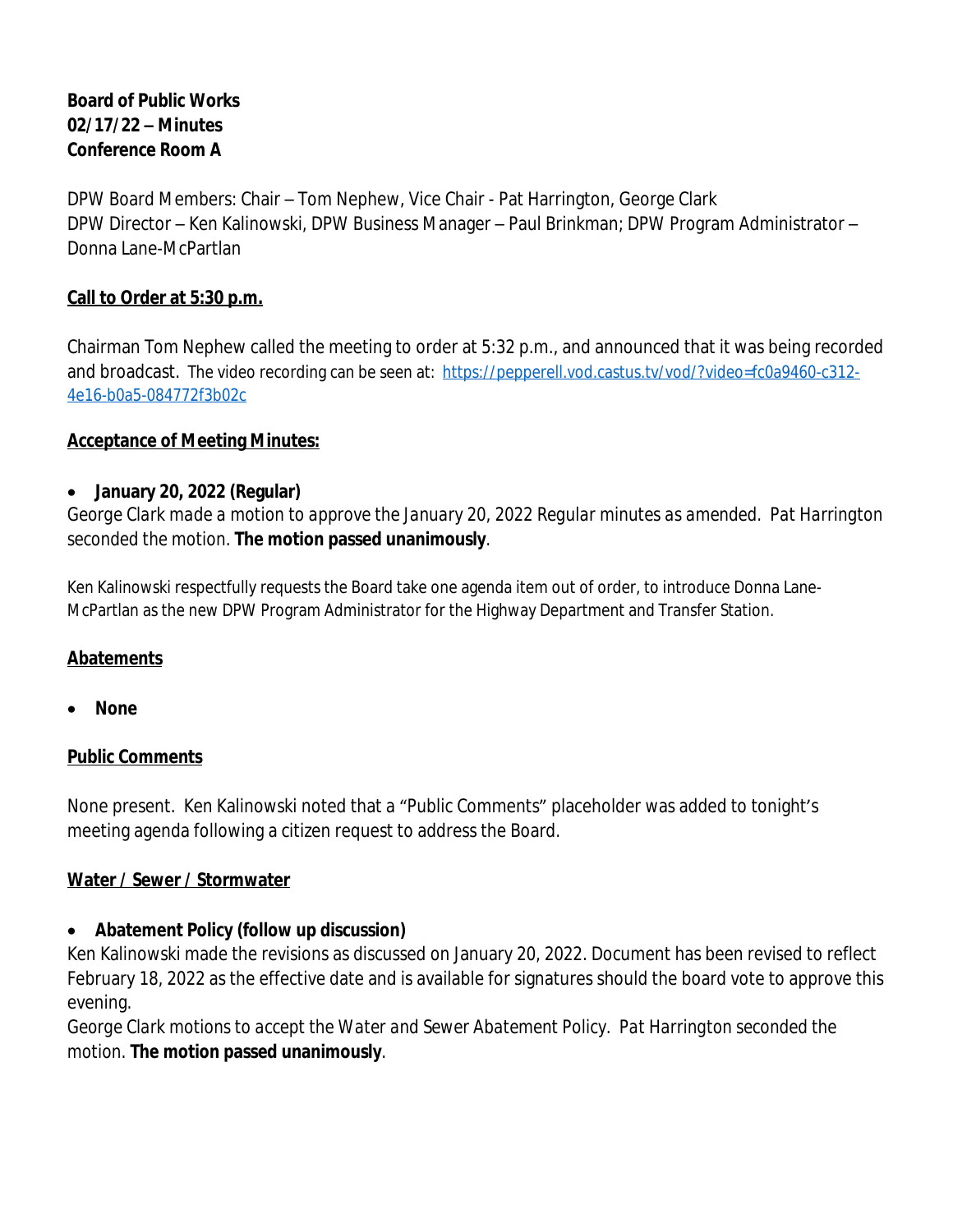### **Deduct Meter Policy & Regulations**

Policy and Regulation was previously voted and approved on January 20, 2022 for Board of Public Works signatures to be published on the town website.

*The Deduct Meter Policy & Regulations were signed by the Board*.

# **Stormwater Billing Methodology (update)**

Ken Kalinowski provides status updates with the Board and discuss methodologies which can be used to determine the best approach in calculating the fee rate schedule. Pepperell GIS Analyst, John Holbrook was present remotely for the discussion. No votes taken at this time.

## **DPW**

.

## **FY23 Budget**

Ken Kalinowski updates the Board that Paul Brinkman has been working on all of the FY23 DPW budgets to go before FinCom in late March 2022 for discussion. Paul and Ken discuss anticipated revenue and expenditures with the Board.

## **Draft Zoning Article (review and comment)**

Discuss Draft Inclusionary Zoning and Draft Adaptive Reuse of Significant Structures

### **Misc Updates**

- o Took over Dunstable operations, Dunstable is happy to have us on board.
- o Highway salt sheds are full in spite of supply chain issues; staying on top of pothole patching with hotbox; and drainage calls are coming in with melting snow.
- o George Clark notes that it might be time to consider changing speed limit(s) and Ken Kalinowski notes there are Special Speed Regulations and changes may need to go through MassDOT.

## **Review & Approve Documents:**

**January Commitments**

*The January commitments were signed by the Board*.

## **Commissioners Comments:**

None

## **Next Meeting Dates:**

• March 17, 2022